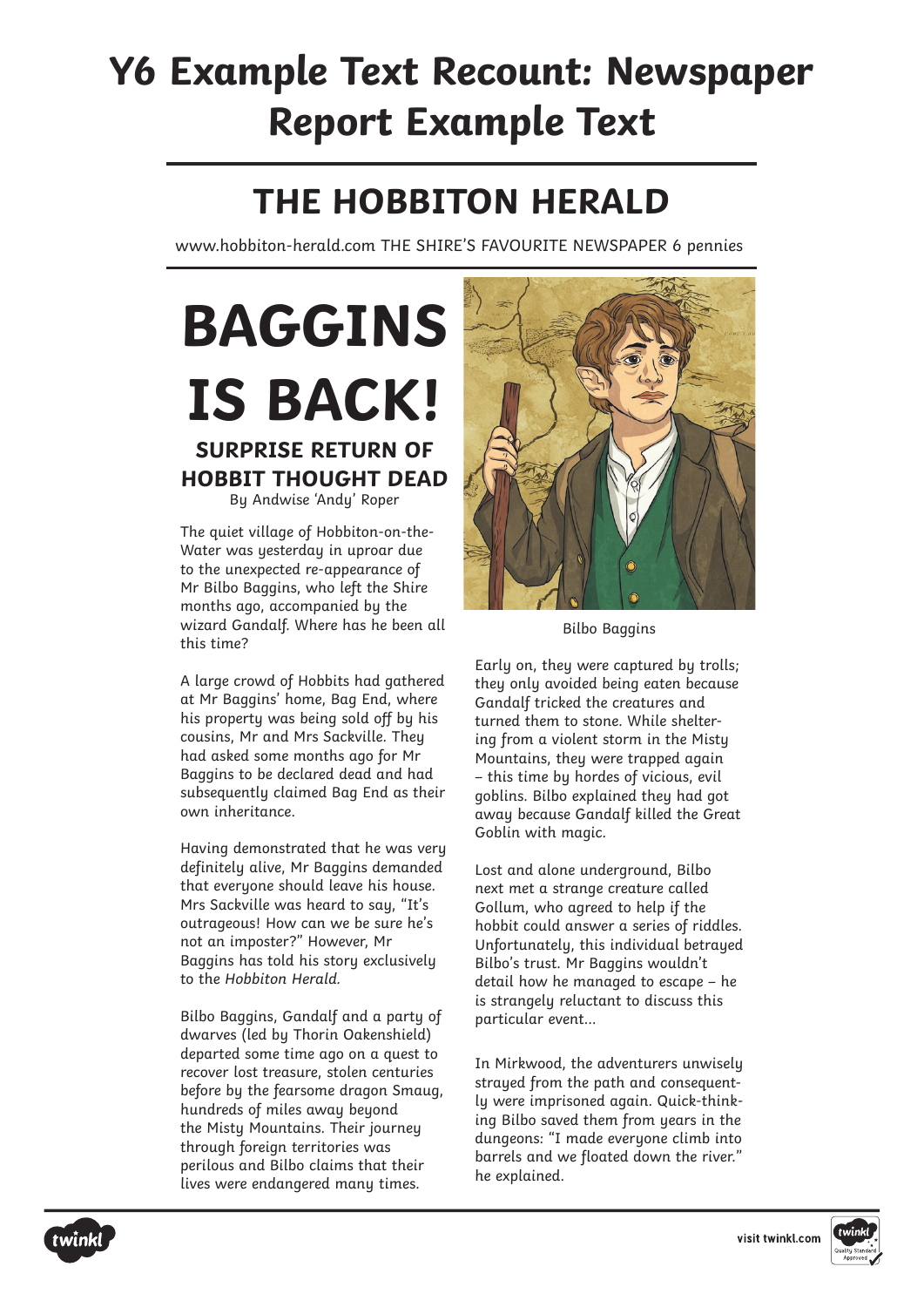#### **Y6 Example Text Recount: Newspaper Report Example Text**

When they finally reached their destination – the Lonely Mountain – they found a scene of such desolation that the dwarves were initially unable to find the way into their family home. Bilbo saved the day. He not only located the entrance but also devised how to kill the dragon. Following Smaug's death, they were attacked by thegoblins and their allies. Although the evil creatures were defeated, Thorin was unfortunately killed.

Grateful for all his help, the dwarves rewarded Bilbo with treasure and he set off home with Gandalf. After a less eventful journey back, he arrived in Hobbiton only to find everyone thought he was dead!

Now that Mr Baggins has recovered from his epic adventure, he says he has asked the police to make the Sackvilles hand back his property. He will be staying at Bag End for the foreseeable future: "No more adventures for me!" said Bilbo, grinning.



The Lonely Mountain





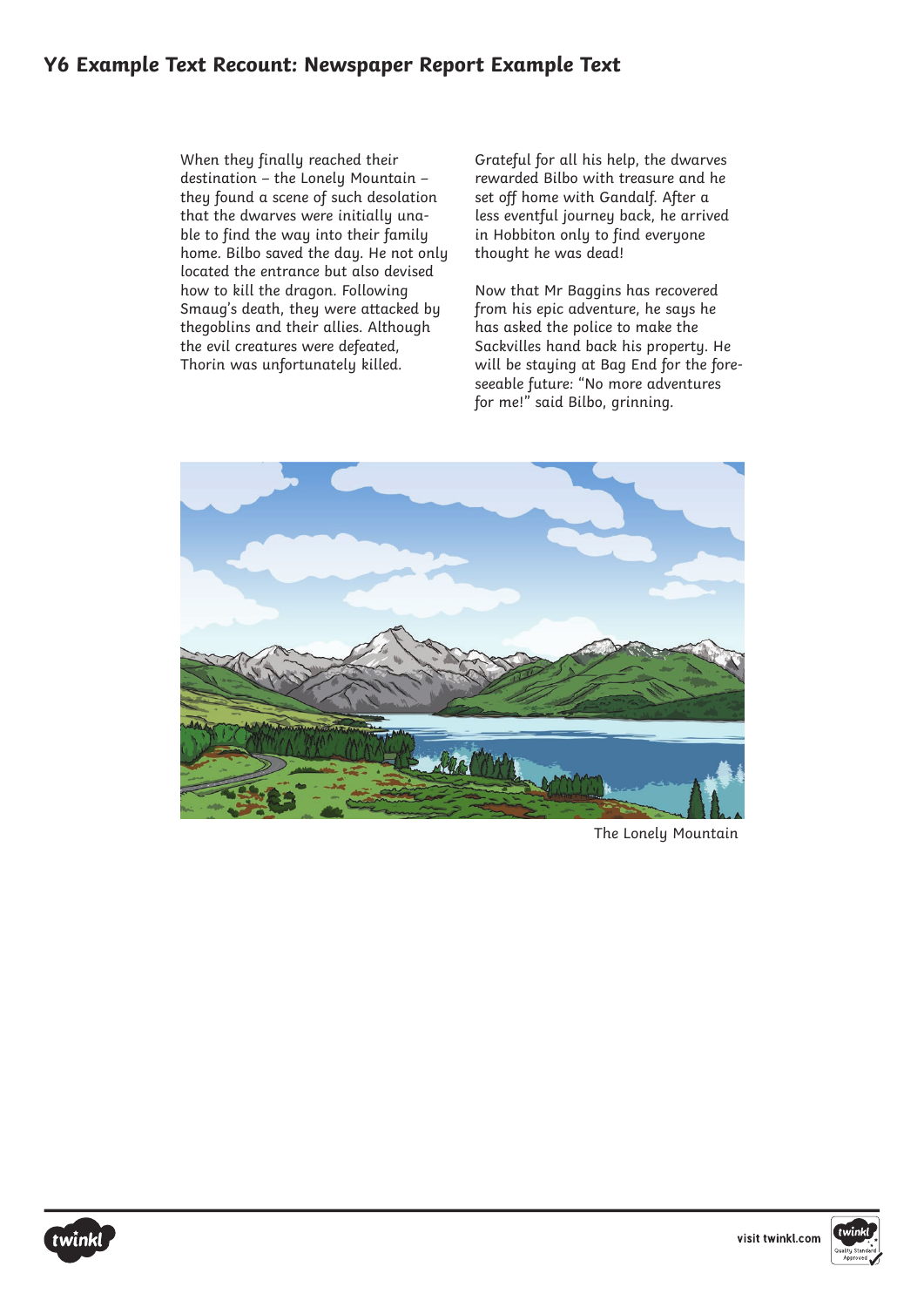# **Y6 Example Text Recount: Newspaper Report Example Text Annotated Genre Features**

1 the name of the newspaper

<sup>2</sup>a headline that uses pun, rhume or alliteration

 $3a$  sub-headline which gives a bit more information

4 a 'byline' (the writer's name)

5 an introductory paragraph that includes the 5 W's

6 pictures with captions

 $7a$  commentary of the main events

<sup>8</sup>third person and past tense

 $^9$ direct and reported speech

<sup>10</sup>a conclusion paragraph to explain what might happen next

## **THE HOBBITON HERALD**<sup>1</sup>

www.hobbiton-herald.com THE SHIRE'S FAVOURITE NEWSPAPER 6 pennies

**IS BACK! SURPRISE RETURN OF HOBBIT THOUGHT DEAD**<sup>3</sup> By Andwise 'Andy' Roper<sup>4</sup>

**BAGGINS**

The quiet village of Hobbiton-on-the-Water was yesterday in uproar due to the unexpected re-appearance of Mr Bilbo Baggins, who left the Shire months ago, accompanied by the wizard Gandalf. Where has he been all this time?<sup>5</sup>

A large crowd of Hobbits had gathered at Mr Baggins' home<sup>7</sup> , Bag End, where his property was being sold off by his cousins, Mr and Mrs Sackville. They had asked<sup>8</sup> some months ago for Mr Baggins to be declared dead and had subsequently claimed Bag End as their own inheritance.

Having demonstrated<sup>8</sup> that he was very definitely alive, Mr Baggins demanded that everyone should leave his house<sup>7</sup> . Mrs Sackville was heard to say<sup>8</sup>, "It's outrageous! How can we be sure he's not an imposter?"<sup>9</sup> However, Mr Baggins has told his story exclusively to the Hobbiton Herald.

Bilbo Baggins, Gandalf and a party of dwarves (led by Thorin Oakenshield) departed some time ago on a quest to recover lost treasure<sup>7</sup>, stolen centuries before by the fearsome dragon Smaug, hundreds of miles away beyond the Mistu Mountains. Their journeu<sup>8</sup> through foreign territories was perilous and Bilbo claims that their lives were endangered many times.



Bilbo Baggins<sup>6</sup>

Early on, they were captured by trolls<sup>7</sup>; they only avoided being eaten because Gandalf tricked the creatures and turned them to stone. While sheltering from a violent storm in the Misty Mountains, they were trapped again – this time by hordes of vicious, evil goblins7 . Bilbo explained they had got away because Gandalf killed the Great Goblin with magic<sup>9</sup>.

Lost and alone underground, Bilbo next met a strange creature called Gollum7 , who agreed to help if the hobbit could answer a series of riddles. Unfortunately, this individual betrayed Bilbo's trust. Mr Baggins wouldn't detail<sup>8</sup> how he managed to escape - he is strangely reluctant to discuss this particular event…

In Mirkwood, the adventurers unwisely strayed<sup>8</sup> from the path and consequently were imprisoned again<sup>7</sup>. Quick-thinking Bilbo saved them from years in the dungeons: "I made everyone climb into barrels and we floated down the river." he explained.9



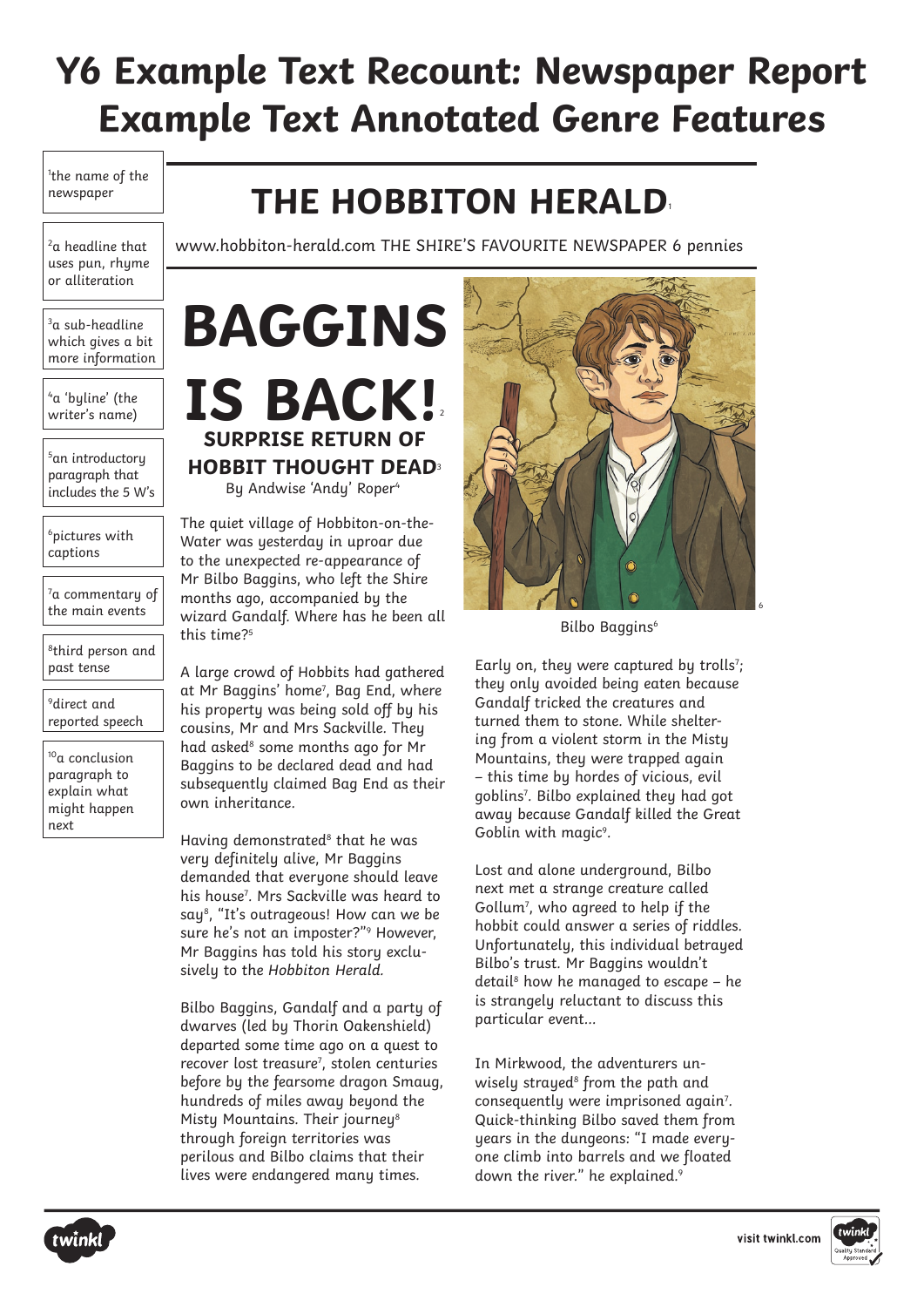#### **Y6 Example Text Recount: Newspaper Report Example Text Annotated Genre Features**

#### 1 the name of the newspaper

<sup>2</sup>a headline that uses pun, rhume or alliteration

 $3a$  sub-headline which gives a bit more information

4 a 'byline' (the writer's name)

5 an introductory paragraph that includes the 5 W's

6 pictures with captions

 $7a$  commentary of the main events

8third person and past tense

 $^9$ direct and reported speech

10a conclusion paragraph to explain what might happen next

When they finally reached their destination – the Lonely Mountain – they found a scene of such desolation that the dwarves were initially unable to find<sup>8</sup> the way into their family home. Bilbo saved the  $day^7$ . He not only located the entrance but also devised how to kill the dragon. Following Smaug's death, they were attacked by thegoblins and their allies. Although the evil creatures were defeated, Thorin was unfortunately killed.<sup>7</sup>

Grateful for all his help, the dwarves rewarded Bilbo with treasure and he set off home with Gandalf.<sup>7</sup> After a less eventful journey back, he arrived in Hobbiton only to find everyone thought he was dead!<sup>7</sup>

Now that Mr Baggins has recovered from his epic adventure, he says he has asked the police to make the Sackvilles hand back his property. He will be staying at Bag End for the foreseeable future: "No more adventures for me!" said Bilbo, grinning.10



The Lonely Mountain<sup>7</sup>



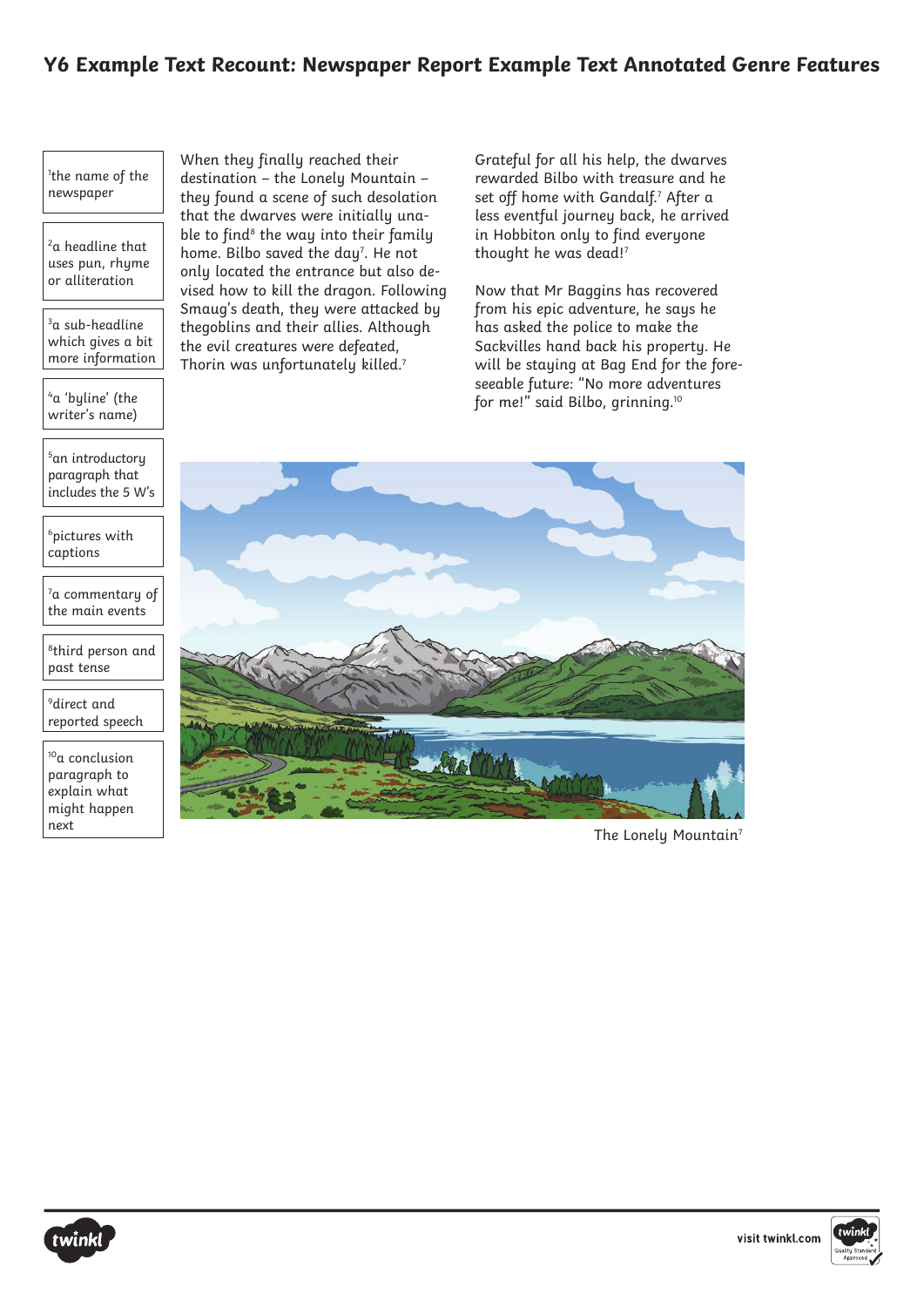1 **Accurate spelling, punctuation and grammar taught in previous years is demonstrated throughout the text**

2 **formal vocabulary and sentence structure that matches the formality of the text** 

3 **a range of linking words/ phrases, including adverbials, to join sentences and paragraphs together (e.g. first, then, after, while, significantly, likewise, for instance) as well as repetition and ellipsis**

4 **passive verbs (e.g. The Spanish team were beaten by France or The sweets were eaten by the children.)**

<sup>5</sup>**modal verbs (e.g. can, could, should, would)**

6 **multi-clause sentences** 

7 **single clause sentence for effect - short and snappy sentence**

## **THE HOBBITON HERALD**

www.hobbiton-herald.com THE SHIRE'S FAVOURITE NEWSPAPER 6 pennies

### **IS BACK! SURPRISE RETURN OF HOBBIT THOUGHT DEAD**

By Andwise **'Andy'** <sup>12</sup> Roper

The quiet village of Hobbiton-on-the-Water was yesterday in uproar<sup>2</sup> due to the unexpected **re-appearance**17 of Mr Bilbo Baggins**,** <sup>13</sup> **who left the Shire months ago**<sup>8</sup> , **accompanied**<sup>18</sup> **by the wizard Gandalf.**<sup>8</sup> Where has he been **all this time?**<sup>3</sup>

A large crowd of Hobbits **had gathered**<sup>2</sup> at Mr **Baggins'**14 home, Bag End, where his property **was being sold off by his cousins, Mr and Mrs Sackville**4.  $\vdash$ 8 They had asked **some months ago**10 for Mr Baggins to be declared dead<sup>2</sup> and had **subsequently**10 claimed Bag End **as their own**<sup>9</sup> inheritance.

**Having demonstrated that he was very definitely alive**<sup>3</sup> , Mr Baggins demanded that everyone should<sup>5</sup> leave his house. Mrs Sackville was heard<sup>4</sup> to say, **"** <sup>12</sup>**It's outrageous!**<sup>7</sup> How **can**<sup>5</sup> we be sure he's not an imposter?**"** 12 **However**10, Mr Baggins has told his story **exclusively**10 **to the Hobbiton Herald.** 9

Bilbo Baggins**,** <sup>13</sup> Gandalf and a party of dwarves **(led by Thorin Oakenshield)**<sup>15</sup> departed some time ago on a **quest**<sup>2</sup> to recover lost treasure**,** 15 **which was stolen centuries before**<sup>4</sup> **by the fearsome dragon Smaug**<sup>9</sup> **,** <sup>15</sup> hundreds of miles away beyond the Misty Mountains. Their journey **through foreign territories**<sup>9</sup> was



**perilous**<sup>2</sup> and Bilbo claims that their lives were endangered<sup>4</sup> many times.

**Early on**<sup>3</sup> , they were captured by trolls**;** 16 they **only**10 avoided being eaten because Gandalf tricked the creatures and turned them to stone. While sheltering from a **violent storm in the**  Misty Mountains<sup>11</sup>, they were trapped<sup>4</sup> again **–**16 this time by hordes of **vicious, evil goblins**11. Bilbo explained they had got away because Gandalf killed the Great Goblin with magic.

Lost and alone underground<sup>9</sup>, Bilbo next met a strange creature called Gollum, **who agreed to help if the hobbit**<sup>8</sup> **could answer a series of riddles**<sup>5</sup> . **Unfortunately**10, this **individual**<sup>18</sup> betrayed **Bilbo's trust**14. Mr Baggins **wouldn't**<sup>5</sup> detail how he managed to escape **–**16 he is strangely reluctant to discuss this particular event…

In Mirkwood<sup>9</sup>, the adventurers un**wisely strayed**<sup>2</sup> from the path and consequently were imprisoned again. **Quick-thinking Bilbo**11 saved them from years in the dungeons**:** <sup>16</sup> **"**12I made

<sup>8</sup>**relative clauses within sentences starting with who, which, where, when, whose and that. (e.g. My mum, who is a great chef, cooked dinner for me.)**

9 **preposition phrases to add detail and clarity (e.g. under the floorboards, across the room)** 

<sup>10</sup>**adverbs and adverbials to add detail and clarity (e.g. bravely, often, repeatedly, in the blink of an eye)**

<sup>11</sup>**expanded noun phrases to add detail and clarity (e. g. a state-of-the-art computer or a hideous, green alien with a pointy nose.)**

<sup>12</sup>**inverted commas**

<sup>13</sup>**commas for clarity**

<sup>14</sup>**apostrophes for possession** 

<sup>15</sup>**brackets, dashes and commas for parenthesis**

<sup>16</sup>**semi-colons, dashes and colons to separate clauses**

<sup>17</sup>**hyphens to avoid ambiguity**

<sup>18</sup>**Y5/Y6 statutory spelling words**





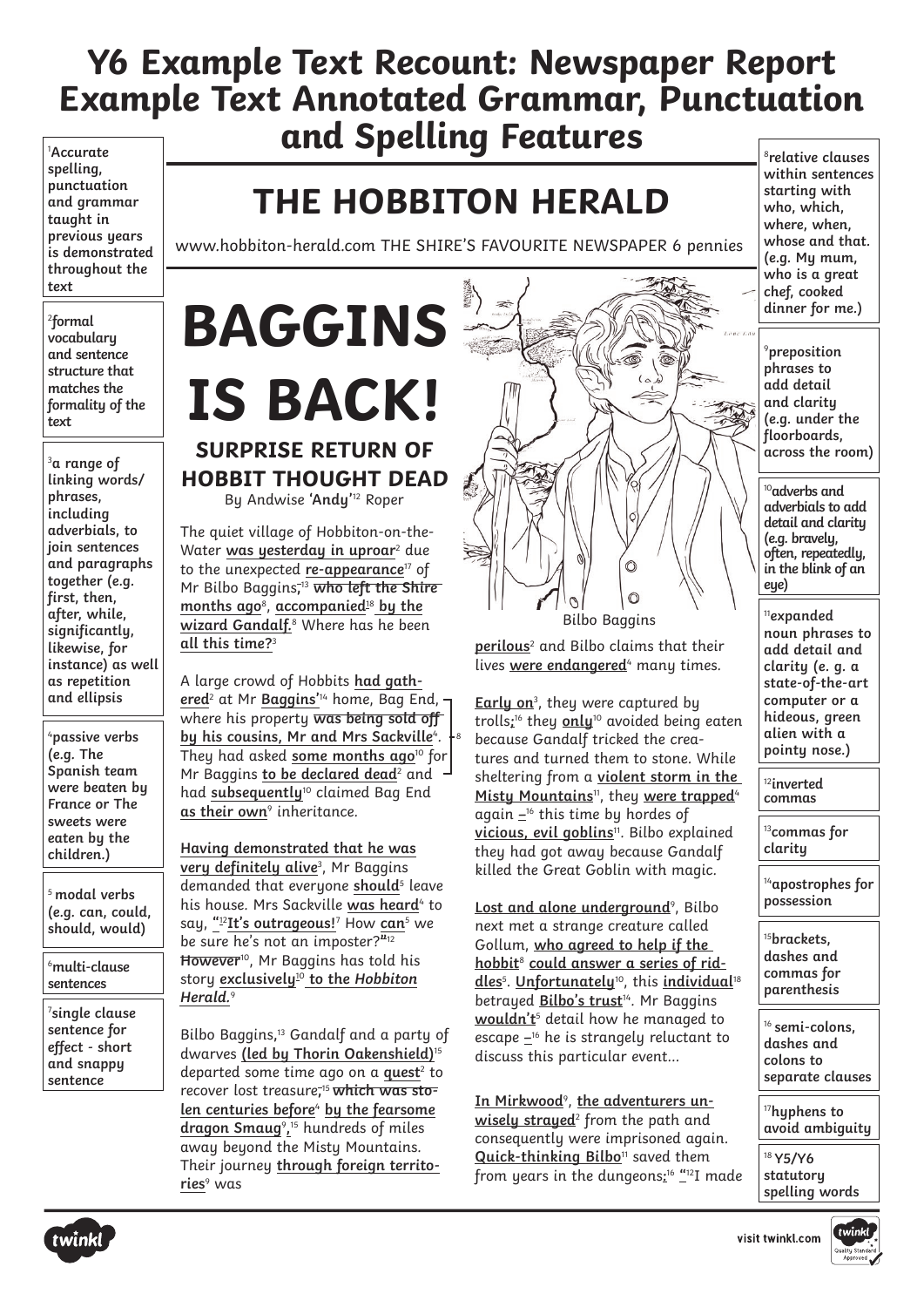| <sup>1</sup> Accurate<br>spelling,<br>punctuation<br>and grammar<br>taught in<br>previous years<br>is demonstrated<br>throughout the<br>text<br><sup>2</sup> formal | everyone climb into barrels and we<br>floated down the river." <sup>12</sup> he explained.<br>When they finally <sup>10</sup> reached their<br>destination - the Lonely Mountain $-$ <sup>15</sup><br>they found a scene of such desolation<br>that the dwarves were initially unable<br>to find the way into their family home<br><sup>9</sup> . Bilbo saved the day <sup>7</sup> . He not only<br>located the entrance but also devised<br>how to kill the dragon. Following<br>Smaug's death <sup>3,14</sup> , they were attacked <sup>4</sup><br>by thegoblins and their allies. Al-<br>though the evil creatures were defeat-<br>ed, Thorin was <i>unfortunately<sup>10</sup> killed</i> .<br>Grateful for all his help <sup>2</sup> , the dwarves | rewarded Bilbo with treasure and he<br>set off home with Gandalf. After a<br>less eventful journey back <sup>9</sup> , he arrived<br>in Hobbiton only to find <sup>2</sup> everyone<br>thought he was dead!<br>Now that <sup>3</sup> Mr Baggins has recovered<br>from his <i>epic adventure</i> <sup>11</sup> , he says<br>he has asked the police to make the<br>Sackvilles hand back his property.<br>He will be staying at Bag End for the<br>foreseeable future <sup>2</sup> . " <sup>12</sup> No more adven-<br>tures for me!" <sup>12</sup> said Bilbo. <sup>13</sup> grinning. | <sup>8</sup> relative clauses<br>within sentences<br>starting with<br>who, which,<br>where, when,<br>whose and that.<br>(e.g. My mum,<br>who is a great<br>chef, cooked<br>dinner for me.) |
|---------------------------------------------------------------------------------------------------------------------------------------------------------------------|---------------------------------------------------------------------------------------------------------------------------------------------------------------------------------------------------------------------------------------------------------------------------------------------------------------------------------------------------------------------------------------------------------------------------------------------------------------------------------------------------------------------------------------------------------------------------------------------------------------------------------------------------------------------------------------------------------------------------------------------------------|---------------------------------------------------------------------------------------------------------------------------------------------------------------------------------------------------------------------------------------------------------------------------------------------------------------------------------------------------------------------------------------------------------------------------------------------------------------------------------------------------------------------------------------------------------------------------------------|--------------------------------------------------------------------------------------------------------------------------------------------------------------------------------------------|
| vocabulary<br>and sentence<br>structure that<br>matches the<br>formality of the<br>text                                                                             |                                                                                                                                                                                                                                                                                                                                                                                                                                                                                                                                                                                                                                                                                                                                                         |                                                                                                                                                                                                                                                                                                                                                                                                                                                                                                                                                                                       | <sup>9</sup> preposition<br>phrases to<br>add detail<br>and clarity<br>(e.g. under the<br>floorboards,<br>across the room)                                                                 |
| $3a$ range of<br>linking words/<br>phrases,<br>including<br>adverbials, to<br>join sentences<br>and paragraphs<br>together (e.g.<br>first, then,                    |                                                                                                                                                                                                                                                                                                                                                                                                                                                                                                                                                                                                                                                                                                                                                         |                                                                                                                                                                                                                                                                                                                                                                                                                                                                                                                                                                                       | <sup>10</sup> adverbs and<br>adverbials to add<br>detail and clarity<br>(e.g. bravely,<br>often, repeatedly,<br>in the blink of an<br>eye)                                                 |
| after, while,<br>significantly,<br>likewise, for<br>instance) as well<br>as repetition<br>and ellipsis<br><sup>4</sup> passive verbs                                | MAN MAN MANTE<br>$M_{\rm H}$ $\sim$<br>Bernham<br>$\sum_{n=1}^{\infty}$<br>The Lonely Mountain                                                                                                                                                                                                                                                                                                                                                                                                                                                                                                                                                                                                                                                          |                                                                                                                                                                                                                                                                                                                                                                                                                                                                                                                                                                                       | <sup>11</sup> expanded<br>noun phrases to<br>add detail and<br>clarity (e. g. a<br>state-of-the-art<br>computer or a<br>hideous, green<br>alien with a                                     |
| (e.g. The<br>Spanish team<br>were beaten by<br>France or The<br>sweets were<br>eaten by the<br>children.)                                                           |                                                                                                                                                                                                                                                                                                                                                                                                                                                                                                                                                                                                                                                                                                                                                         |                                                                                                                                                                                                                                                                                                                                                                                                                                                                                                                                                                                       | pointy nose.)<br>$^{12}$ inverted<br>commas                                                                                                                                                |
|                                                                                                                                                                     |                                                                                                                                                                                                                                                                                                                                                                                                                                                                                                                                                                                                                                                                                                                                                         |                                                                                                                                                                                                                                                                                                                                                                                                                                                                                                                                                                                       | <sup>13</sup> commas for<br>clarity                                                                                                                                                        |
| <sup>5</sup> modal verbs<br>(e.g. can, could,                                                                                                                       |                                                                                                                                                                                                                                                                                                                                                                                                                                                                                                                                                                                                                                                                                                                                                         |                                                                                                                                                                                                                                                                                                                                                                                                                                                                                                                                                                                       | <sup>14</sup> apostrophes for<br>possession                                                                                                                                                |
| should, would)<br><sup>6</sup> multi-clause<br>sentences                                                                                                            |                                                                                                                                                                                                                                                                                                                                                                                                                                                                                                                                                                                                                                                                                                                                                         |                                                                                                                                                                                                                                                                                                                                                                                                                                                                                                                                                                                       | <sup>15</sup> brackets,<br>dashes and<br>commas for<br>parenthesis                                                                                                                         |
| $7$ single clause<br>sentence for<br>effect - short<br>and snappy<br>sentence                                                                                       |                                                                                                                                                                                                                                                                                                                                                                                                                                                                                                                                                                                                                                                                                                                                                         |                                                                                                                                                                                                                                                                                                                                                                                                                                                                                                                                                                                       | <sup>16</sup> semi-colons,<br>dashes and<br>colons to<br>separate clauses                                                                                                                  |
|                                                                                                                                                                     |                                                                                                                                                                                                                                                                                                                                                                                                                                                                                                                                                                                                                                                                                                                                                         |                                                                                                                                                                                                                                                                                                                                                                                                                                                                                                                                                                                       | <sup>17</sup> hyphens to<br>avoid ambiguity                                                                                                                                                |
|                                                                                                                                                                     |                                                                                                                                                                                                                                                                                                                                                                                                                                                                                                                                                                                                                                                                                                                                                         |                                                                                                                                                                                                                                                                                                                                                                                                                                                                                                                                                                                       | <sup>18</sup> Y5/Y6<br>statutory<br>spelling words                                                                                                                                         |
| twinkl<br>twinkl<br>visit twinkl.com                                                                                                                                |                                                                                                                                                                                                                                                                                                                                                                                                                                                                                                                                                                                                                                                                                                                                                         |                                                                                                                                                                                                                                                                                                                                                                                                                                                                                                                                                                                       |                                                                                                                                                                                            |

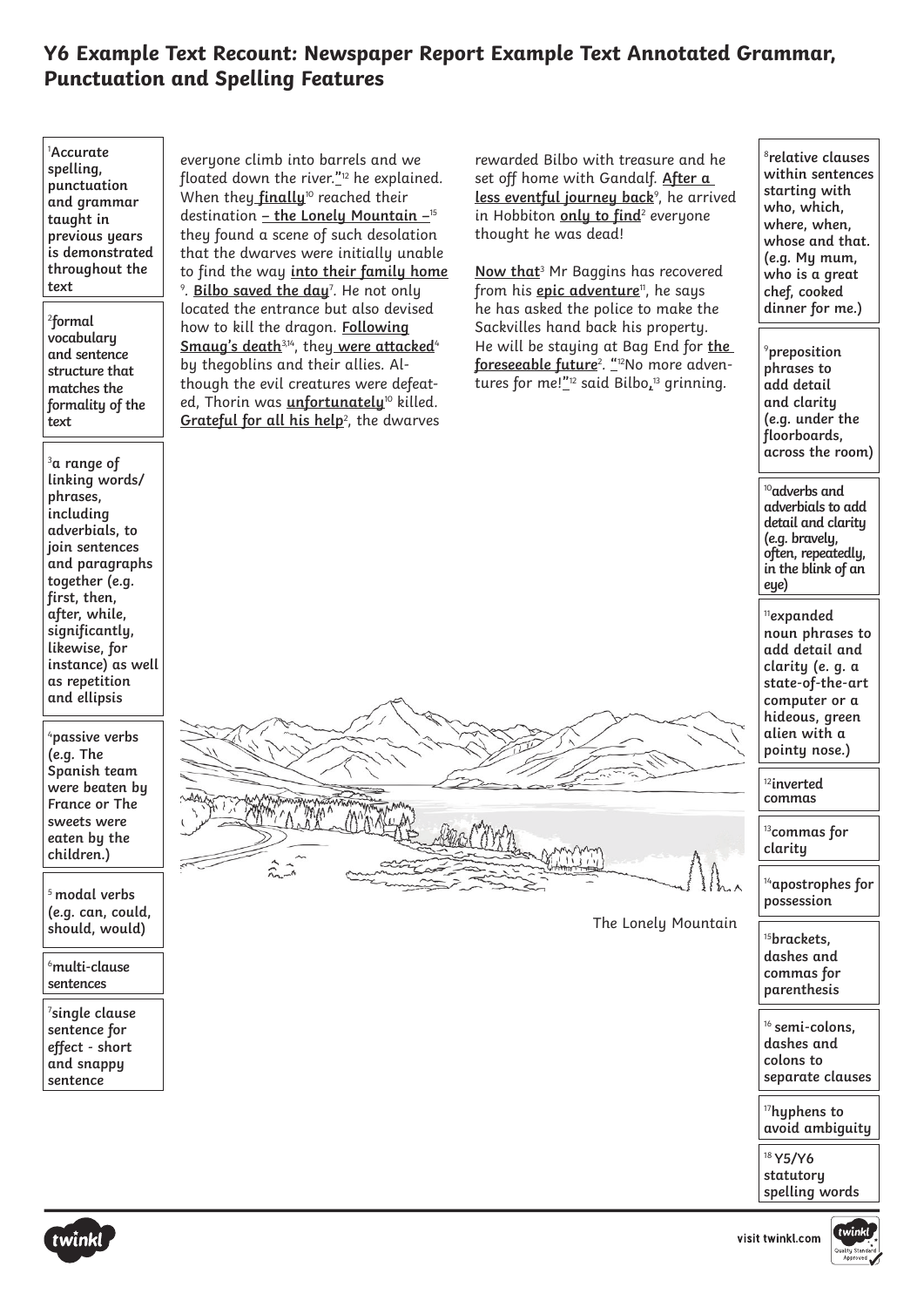1 **Accurate spelling, punctuation and grammar taught in previous years is demonstrated throughout the text**

2 **formal vocabulary and sentence structure that matches the formality of the text** 

3 **a range of linking words/ phrases, including adverbials, to join sentences and paragraphs together (e.g. first, then, after, while, significantly, likewise, for instance) as well as repetition and ellipsis**

4 **passive verbs (e.g. The Spanish team were beaten by France or The sweets were eaten by the children.)**

<sup>5</sup>**modal verbs (e.g. can, could, should, would)**

#### 6 **multi-clause sentences**

7 **single clause sentence for effect - short and snappy sentence**

## **THE HOBBITON HERALD**

www.hobbiton-herald.com THE SHIRE'S FAVOURITE NEWSPAPER 6 pennies

## **BAGGINS IS BACK! SURPRISE RETURN OF HOBBIT THOUGHT DEAD**

By Andwise **'Andy'** <sup>12</sup> Roper

The quiet village of Hobbiton-on-the-Water **was yesterday in uproar**<sup>2</sup> due to the unexpected **re-appearance**17 of Mr Bilbo Baggins**,** <sup>13</sup> **who left the Shire months ago**<sup>8</sup> , **accompanied**<sup>18</sup> **by the wizard Gandalf.**<sup>8</sup> Where has he been **all this time?**<sup>3</sup>

A large crowd of Hobbits **had gathered**<sup>2</sup> at Mr **Baggins'**14 home, Bag End, where his property **was being sold off by his cousins, Mr and Mrs Sackville**<sup>4</sup> . 8 They had asked **some months ago**10 for Mr Baggins **to be declared dead**<sup>2</sup> and had **subsequently**10 claimed Bag End **as their own**<sup>9</sup> inheritance.

**Having demonstrated that he was very definitely alive**<sup>3</sup> , Mr Baggins demanded that everyone **should**<sup>5</sup> leave his house. Mrs Sackville **was heard**<sup>4</sup> to say, **"** <sup>12</sup>**It's outrageous!**<sup>7</sup> How **can**<sup>5</sup> we be sure he's not an imposter?**"** 12 **However**10, Mr Baggins has told his story **exclusively**10 **to the Hobbiton Herald.** 9

Bilbo Baggins**,** <sup>13</sup> Gandalf and a party of dwarves **(led by Thorin Oakenshield)**<sup>15</sup> departed some time ago on a **quest**<sup>2</sup> to recover lost treasure**,** 15 **which was stolen centuries before**<sup>4</sup> **by the fearsome dragon Smaug**<sup>9</sup> **,** <sup>15</sup> hundreds of miles away beyond the Misty Mountains. Their journey **through foreign territories**<sup>9</sup> was



Bilbo Baggins **perilous**<sup>2</sup> and Bilbo claims that their lives **were endangered**<sup>4</sup> many times.

**Early on**<sup>3</sup> , they were captured by trolls**;** 16 they **only**10 avoided being eaten because Gandalf tricked the creatures and turned them to stone. While sheltering from a **violent storm in the Misty Mountains**11, they **were trapped**<sup>4</sup> again **–**16 this time by hordes of **vicious, evil goblins**11. Bilbo explained they had got away because Gandalf killed the Great Goblin with magic.

Lost and alone underground<sup>9</sup>, Bilbo next met a strange creature called Gollum, **who agreed to help if the hobbit**<sup>8</sup> **could**<sup>5</sup> **answer a series of riddles**8. **Unfortunately**10, this **individual**<sup>18</sup> betrayed **Bilbo's trust**14. Mr Baggins **wouldn't**<sup>5</sup> detail how he managed to escape **–**16 he is strangely reluctant to discuss this particular event…

**In Mirkwood**<sup>9</sup> , **the adventurers un**wisely strayed<sup>2</sup> from the path and consequently were imprisoned again. **Quick-thinking Bilbo**11 saved them from years in the dungeons**:** <sup>16</sup> **"**12I made

<sup>8</sup>**relative clauses within sentences starting with who, which, where, when, whose and that. (e.g. My mum, who is a great chef, cooked dinner for me.)**

9 **preposition phrases to add detail and clarity (e.g. under the floorboards, across the room)** 

<sup>10</sup>**adverbs and adverbials to add detail and clarity (e.g. bravely, often, repeatedly, in the blink of an eye)**

<sup>11</sup>**expanded noun phrases to add detail and clarity (e. g. a state-of-the-art computer or a hideous, green alien with a pointy nose.)**

<sup>12</sup>**inverted commas**

<sup>13</sup>**commas for clarity**

<sup>14</sup>**apostrophes for possession** 

<sup>15</sup>**brackets, dashes and commas for parenthesis**

<sup>16</sup>**semi-colons, dashes and colons to separate clauses**

<sup>17</sup>**hyphens to avoid ambiguity**

<sup>18</sup>**Y5/Y6 statutory spelling words**